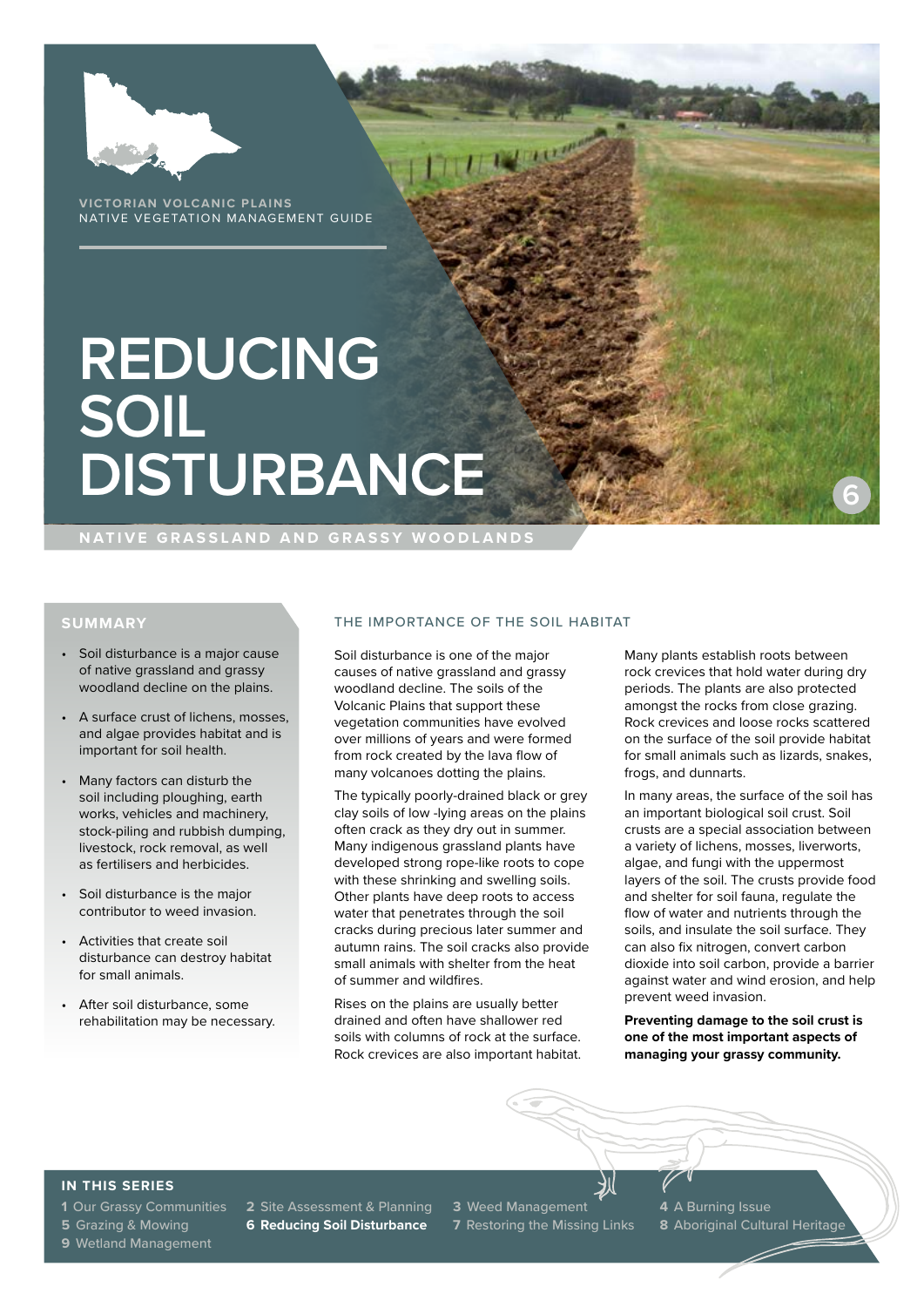# **REDUCING SOIL DISTURBANCE**

# **NATIVE GRASSLAND AND GRASSY WOODLANDS**

### WHAT CAUSES SOIL DISTURBANCE?

Soil disturbance is caused by anything that damages or alters the functioning of the soil crust, loosens or compacts the soil, changes drainage patterns, or removes surface habitat.

Small, isolated patches of disturbance such as animal diggings are expected in a natural grassy community. These sites can provide opportunities for new plants to establish in the patches. However, larger incidences of soil disturbance that impact on native vegetation and habitat are usually created by human activities.

Activities that disturb the soil in grassy communities can be divided into those caused by physical disturbance and those caused by chemical disturbance.

**Physical disturbance** can occur in a number of ways, including:

- Ploughing, grading, cropping, cultivation and ripping.
- Machinery and vehicle damage and compaction.
- Stockpiling, dumping and spreading of soil and other materials.
- Earthworks, utility works and roadworks.
- Heavy grazing by livestock (trampling and loss of vegetation cover).
- Livestock grazing during wet conditions (soil pugging).
- Animal digging or burrowing.
- Vegetation and rock removal.
- Inappropriate tree planting.
- Fence construction.

# **Chemical disturbance** usually refers to:

- Application of fertilisers.
- Increased nutrient levels from manure of grazing livestock.
- Increased nutrient levels in water run-off from surrounding farmland or industry.
- Inappropriate or excessive use of herbicides, which damage vegetation and the soil crust.



ABOVE: Roadside damage



Roadworks impacting on a significant roadside



ABOVE: Spoil from cemetery works dumped on a native grassland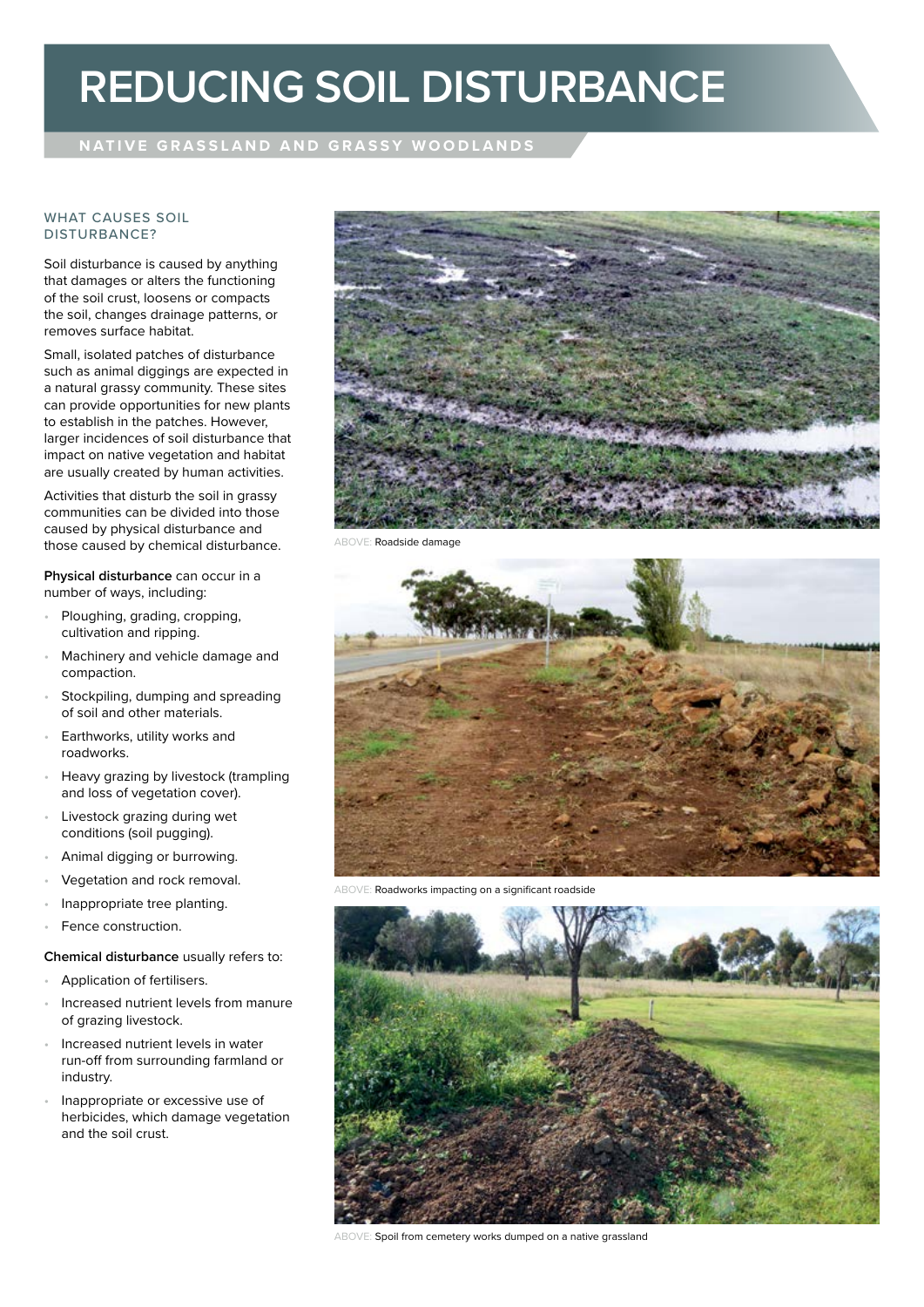# **REDUCING SOIL DISTURBANCE**

# **NATIVE GRASSLAND AND GRASSY WOODLANDS**

## WHAT ARE THE IMPACTS OF SOIL DISTURBANCE? HOW DO I MINIMISE SOIL

Disturbance of the soil and damage to the soil crust can alter the function and species composition of native grassy communities.

Physical or chemical damage to the soil crust ultimately leads to the death of the component organisms (the lichens, mosses, algae etc.). Loss of the soil crust can then result in the loss of habitat, changes to water and nutrient regimes, and water or wind erosion.

In particular, the soil crust helps prevent the establishment of weeds. While numerous indigenous plants have seeds that penetrate or can germinate in the soil crust, many introduced species find it more difficult to grow through an intact soil crust.

However, weeds can quickly invade a site once the crust is damaged, whether it was caused by physical injury or by being sprayed with herbicides.

Disturbance of the soil can also destroy existing native plants, creating bare ground and reducing competition. This in turn encourages germination and growth of weeds.

Soil compaction by machinery, stockpiling, or livestock trampling can also damage existing plants, change drainage patterns, and destroy the soil structure, which can reduce indigenous plant growth. Pugging of wet soil by hooves of livestock can also compact the soil and create small wells that keep their shape and hold water for some time. These moist pockets are ideal places for weeds to grow.

The addition of fertilisers increases nutrient levels and changes the chemistry of the soil to the disadvantage of indigenous plants, soil fungi, invertebrates and other soil life, while promoting weed growth.

Native grassy communities provide important habitat for many small animals that use grass tussocks and inter-tussock spaces, soil cracks and holes, leaf litter, logs, and surface rocks. Damage to these features on and in the soil removes shelter for these animals and their food sources (e.g. moths, beetles, spiders, ants). Over time, this can lead to a decline in the number of animals and species present.



#### ABOVE: Tyre tracks

# DISTURBANCE?

Always consider the possible impacts of activities undertaken in your grassland or grassy woodland remnant on the soil as well as on the vegetation. For example:

- Do not plough, grade or cultivate the soil in your remnant.
- If a fire control line is needed prior to ecological burning, keep it as narrow as possible. Consider slashing and/or wetting the line rather than ploughing or grading.
- Use existing tracks and avoid driving or using heavy machinery across your remnant, especially during wet weather.
- Avoid overgrazing to maintain a good cover of vegetation and prevent damage to the soil crust.
- Avoid stocking during very wet weather.
- Do not apply fertilisers to the remnant. Check that fertilisers and other sources of nutrients from adjoining land do not drain into the remnant.
- Do not store piles of heavy materials within the remnant.
- Minimise the amount of herbicides used and direct them precisely to the target plant. Cut and paint, wipe with a wick, or very carefully spot spray weed infestations.
- Do not remove scattered rocks or logs from the remnant.

Interestingly, unlike some soil crusts of more arid areas of Australia, the soil crusts of the Volcanic Plain appear to tolerate regular fires. This is one of the benefits of using periodic burning to reduce accumulated plant material in productive grasslands, rather than grazing or mowing. But be mindful of the potential for soil disturbance and keep vehicles to existing tracks or fire control lines wherever possible.

If the soil in your remnant does become damaged, rehabilitation may be required. Depending on the size and type of disturbance and the condition of the remnant, the bare soil could be planted with native vegetation as soon as possible to help prevent weed invasion.